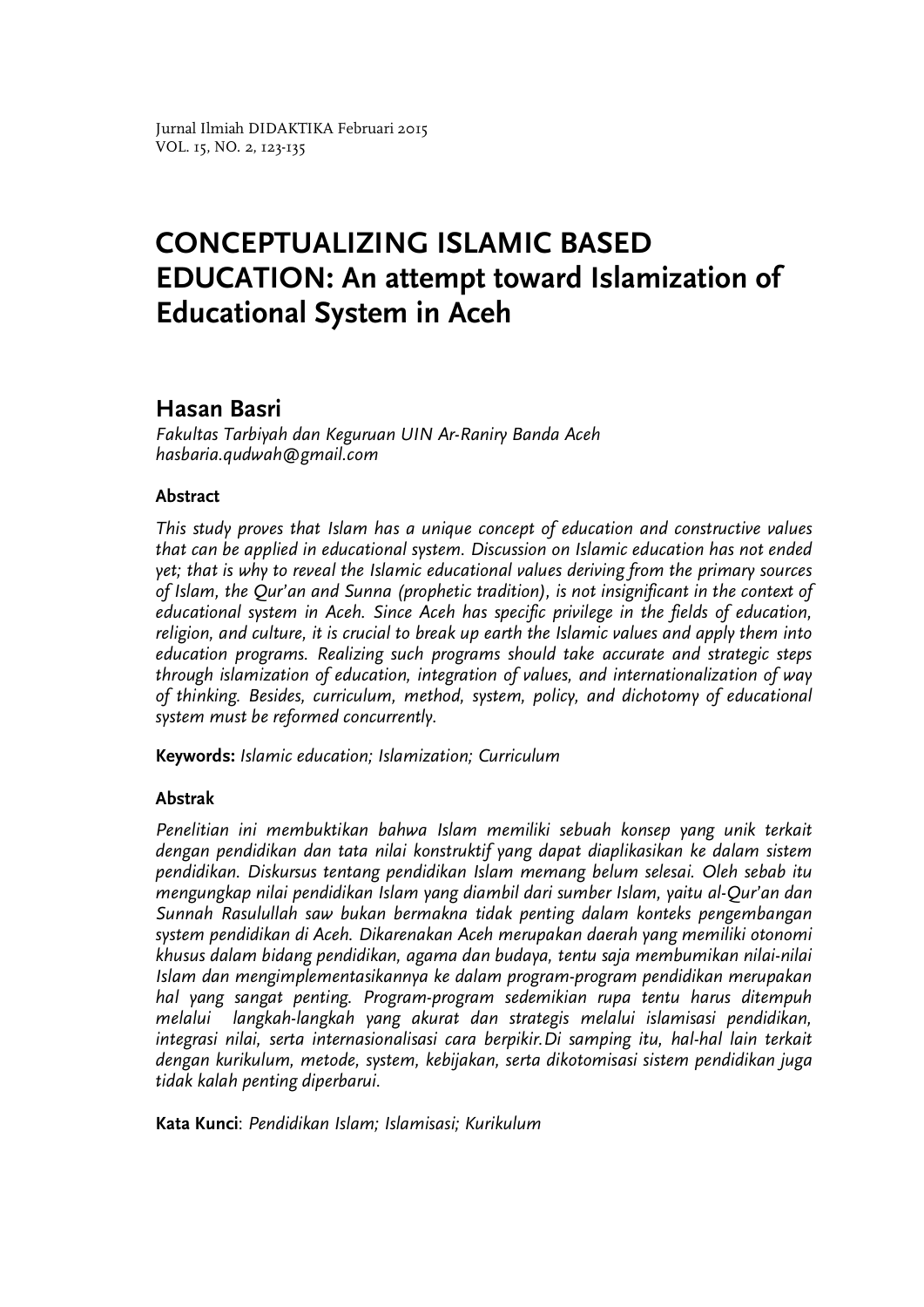# **INTRODUCTION**

Discussions on Islamization of education have been largely expounded by experts since 1980-an; however, up to now, there is no clear concept of it has resulted. Talking about the Islamic education, it cannot be separated from the very basic values of it containing in the Qur'an and hadits and even in the codification of Islamic jurisprudence as a result of creative thinking of *ulama* (Muslim scholars). The purpose of this study is to divulge the concept of Islamic educational system matching with the existing educational system in Aceh province as a response to Provincial Government Regulation and Constitution of Government of Aceh Province. So far, the educational system carrying out in Aceh, nowadays, has not been reformed and reformulated yet while the constitution allows and acknowledges to implement it generously in the educational institutions. Meanwhile, no step and policy of the government have been taken to realize it practically.

In relation to Islamic values, Sayyid Quthb, a famous Muslim scholar from Egypt, enlightens that "Islam will be the religion of the future. In fact, this Islamic system is so comprehensive, interdependent and interwoven that it covers all aspects of human life and the various genuine needs of man as well as his different activities."1 Based on this statement, it is clear that Islam has significant role in guiding mankind to be the most excellent among other creatures. In this case, it can be said that Islam is a way of life which contains the teachings of various aspects of human life, included education. In aspect of education, Islam has not mentioned explicitly about its system, methodology, and curriculum. All depend on the policy of human being.

Islamic education should aim at the balanced growth of the total personality of man through the training of man's spirit, intellect, the rational self, feelings and bodily senses. Education should therefore provide for the growth of man in all its aspects: spiritual, intellectual, imaginative, physical, scientific, linguistic, both individually and collectively and motivate all these aspects towards goodness and the attainment of perfection. The ultimate aim of Muslim education lies in the

**.** 

<sup>1</sup> Sayyid Quthb, *Islam the Religion of the Future,* Kuwait: Sahaba Islamic Press, 1984, p. 6.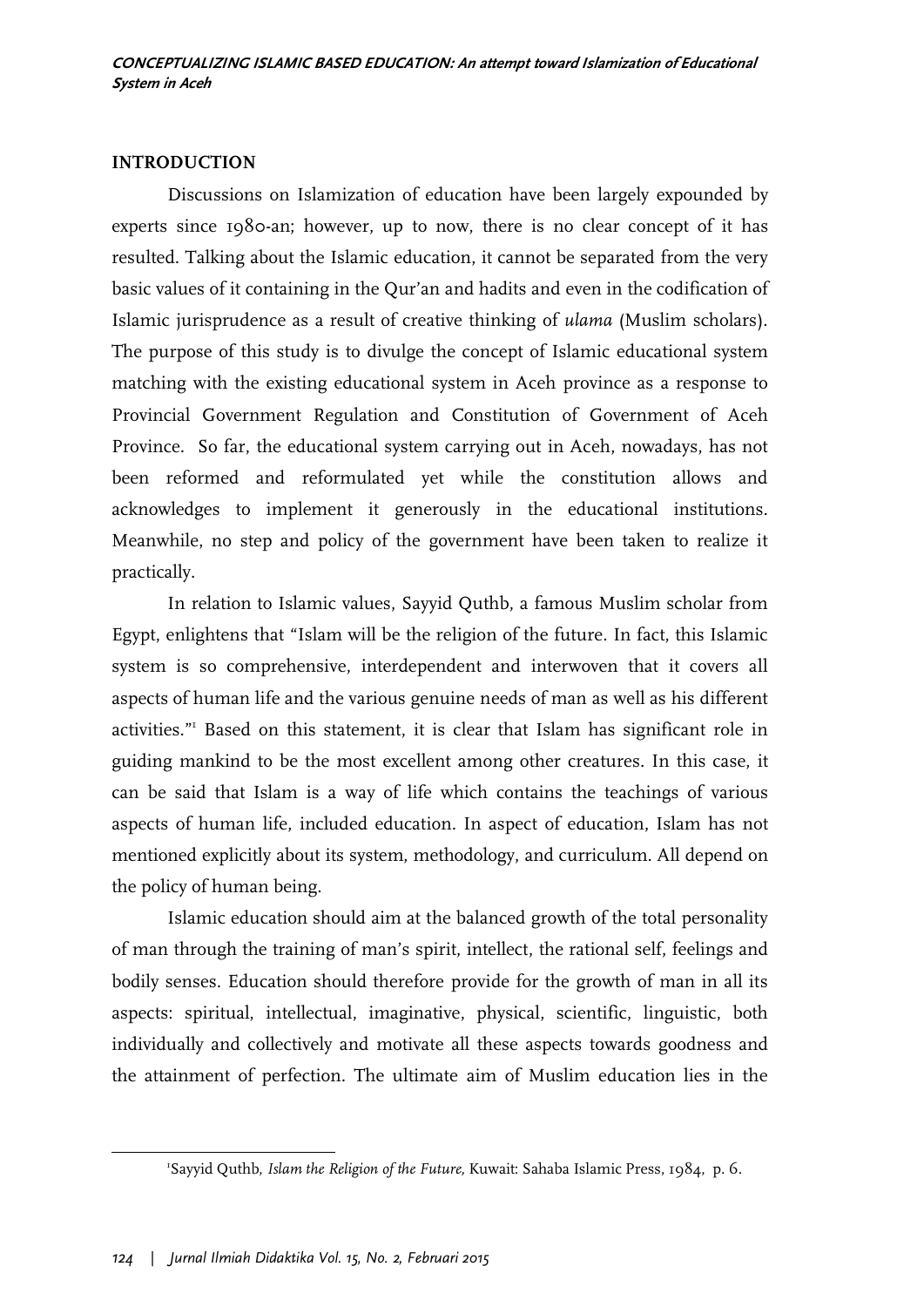realization of complete submission to Allah on the level of the individual, the community, and humanity at large.<sup>2</sup>

#### **DISCUSSION**

 $\overline{a}$ 

#### **Foundation of Islamic Education**

Islam never claimed to be a new religion. It has always claimed to be the purified and perfected form of the religion which Allah had sent to earlier prophets for the spiritual, moral, and wordly guidance of human beings during their existence on the face of the earth. According to Islam, prophets are the chosen people of Allah through whom He had sent this guidance, as to how to worship Him, to all human habitations. But later followers deviated from this guidance, invented or forged false ideas or gods and started worshipping other gods and goddesses besides or along with God or became total secularists denying the existence of God and begin to worship themselves, wealth and power.<sup>3</sup> On the contrary, the Qur'an pilots mankind to the right path with lucid hints to reach the happiness both in this world and in the Hereafter. There is no doubt that al-Qur'an ia the main source of Islamic education. In addition to it, the prophetic tradition (*hadits*), and the result of ulama's thinking (*ijtihad*). Relating to regulation of educational system it seems ijtihad of ulama is more manifest than that of the primary sources.

The secret of the Qur'an, its purest essence and its ultimate aim consist in calling people to Allah so that by understanding it and following is message people's hearts are purified and they gain nearness to Allah, and enter heaven in the Hereafter. In order to attain this aim the Qur'an provides us with three messages. The first message is about Divine Nature. It consists firstly of verses that describe the transcendental essence of Allah, which are most difficult to understand and realize, although through love for Allah the believer is granted the ability to feel Divine Presence within and without. The second aspect of this message is about the attributes and qualities of Allah, such as His knowledge, power, life, speech, wisdom, hearing, and seeing. The third aspect of the message ias about the works which are innumerable. As there is in truth nothing in

<sup>2</sup> See, *Muslim Education Quarterly,* Vol. 13, No. 3, 1996.

<sup>3</sup> Syed Ali Ashraf, "The Message and the Messenger" in *Muslim Education Quarterly,* Vol. 12, No. 3, 1995, p. 4.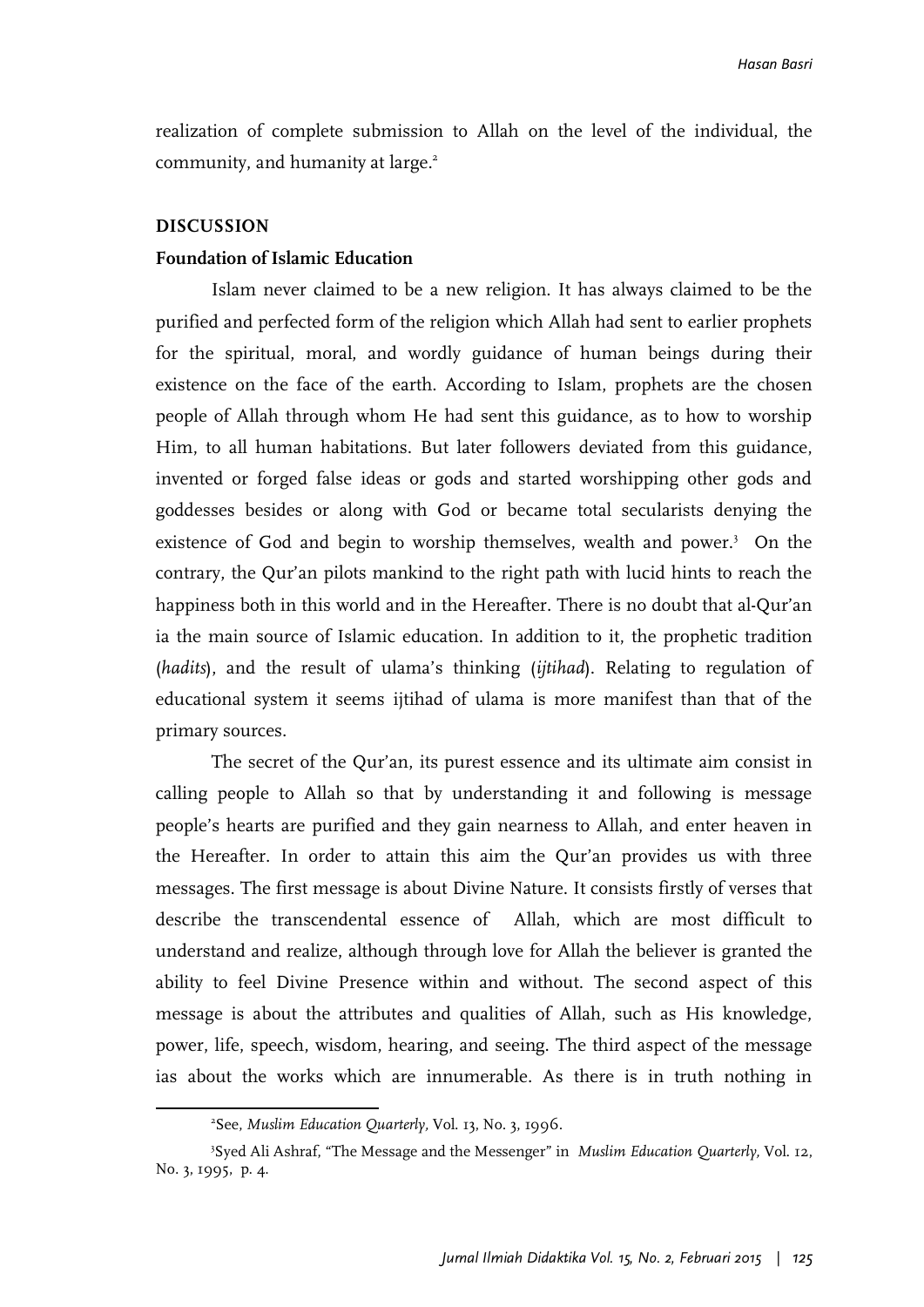existence except Allah and His works the bounds of His works cannot be ascertained by inquiry.4

The first message has given birth to different mystical, metaphysical and theological explanations. The second message is about the straight path through which human being is advised to proceed in order to attain nearness to Allah. This message is the source of the entire way of life prescribed by Allah, the syari'ah or divinely determined law for human advancement towards Allah. No aspect of human life is left out. The third message is about the condition of human being at the time of its attaining closeness to Allah and the condition of those who neglect the path. In support this, the Qur'an cites examples of those who have followed the path successfully such as the previous prophets and those who denied the path and had gone astray such as Namruz, Pharaoh, 'Ad, and Tsamud people. In order to understand the Qur'an and follow the path of spiritual attainment, Allah tells the believer to obey and follow the prophet. The principles in the Qur'an would have led to confusion and subjective interpretation leading to conflict among groups had not there been a person to show how to actualize the principles stated in the Qur'an.

Education is a social phenomenon and teaching is one of the social crafts, man or woman is a social animal and his prosecution of learning is conditioned by nature of the material, intellectual and spiritual forces of civilization in which he or she lives; man is distinguished from animals by a capacity to reason. His reasons guides him to make a living, to cooperate with other members of society and to accept what Allah has revealed through His prophets for man's welfare in this world and the next. Man is therefore a reasoning animal, and reasoning is the foundation for all learning. In addition, the process of learning reason enables the learner to grasp the meaning through the spoken and written word.<sup>5</sup> Concisely speaking, the foundation of Islamic education encompass: the Qur'an, hadits (prophetic tradition), and *ijtihad* (creative thinking).

#### **Islamizing Education: An Overview**

-

The secular system of education was introduced into the Muslim world by colonial regimes in the name of modernism and progress. After independnce, the

<sup>4</sup> Syed Ali Ashraf, "The Message…", p. 9.

<sup>5</sup> A.L. Tibawi, *Islamic Education: Its Traditions and Modernization into the Arab National Systems,* London: Luzac and Company Ltd., 1979, pp. 42-43.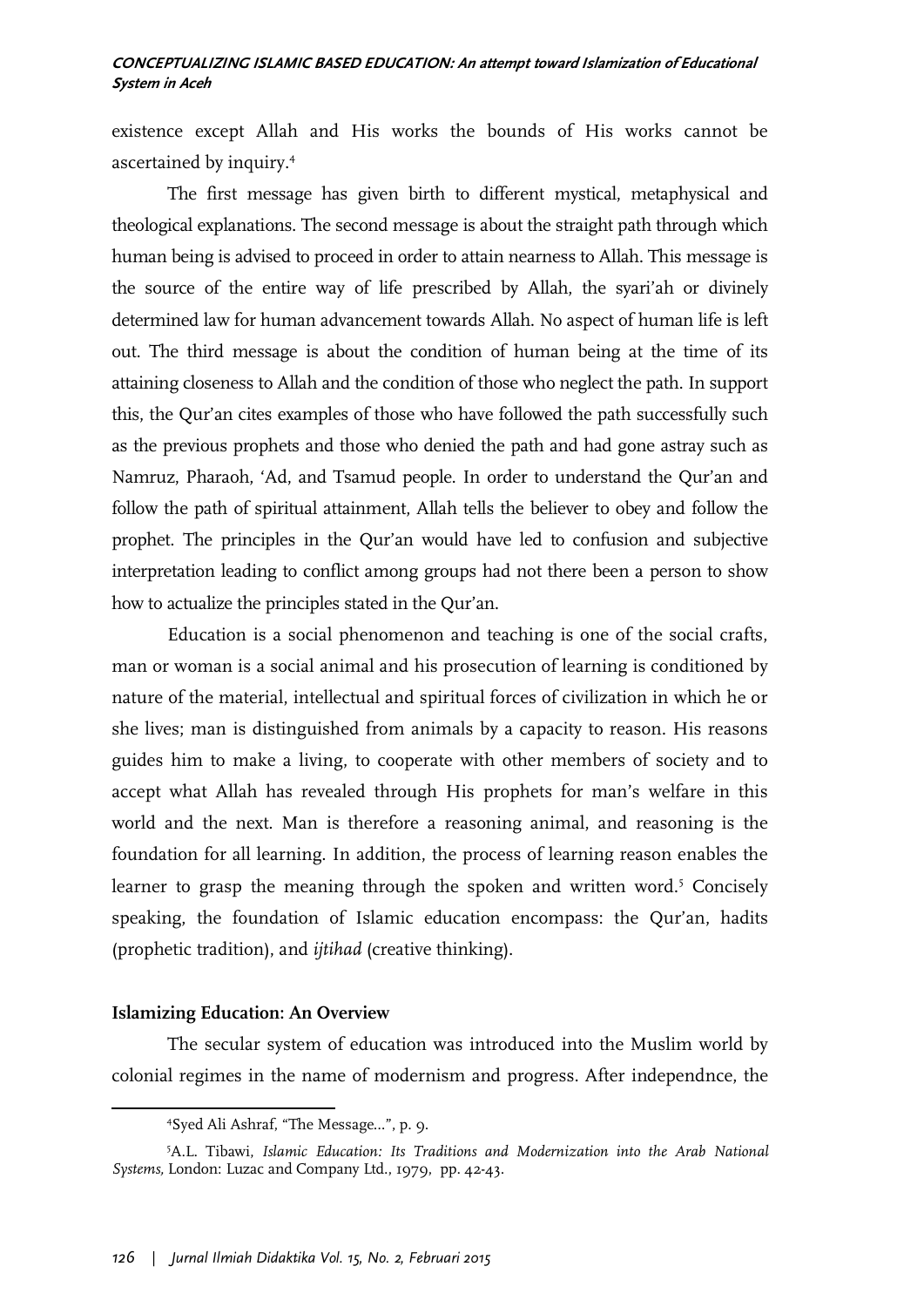government controlled educational institutions were more committed to secular objectives. The secular curricula was revised constlanty to keep up with the needs of society, while religious education remained unchanged. Take, for example, Al-Azhar University, which has seen no change in its Islamic curriculum for several centuries. Partly because of conservatism and vested intrests, and partly because of the secularists' plan to keep students and teacher of religion out of touch with reality and modernity so that they would present no threat to secular institutions, the *madrasah* system was ignored and its curricula was left to stagnate and become irrelevant to modern concerns. During this same time, huge amounts of money were being spent by Muslim governments on the curricula, buildings, and libraries of the secular education system.

- 1. *Unifying Secular and Religious Education*. Al Faruqi favored the unification of both education systems. This was to be achieved by Islamizing the secular system and modernizing the religious system. He advocated the establishment of new Islamic studies department and colleges of shari'ah in secular universities, declaring them to be no more than sign of Muslim decadence and copies of oriental or religious studies departments in western universities. These new institutions would be supported by religious endowment (*waqaf*) funds, which would allow them to remain independent of the government and was also the norm in the days when Muslim ruled themselves. In addition, due to existing economic realities, a portion of public funds would be added to those of the *waqaf* in order to make ends meet. Educators should be free to teach and decide how to run the academic institutions. And, most importantly, all Muslim elementary and secondary students would be tought by Muslim teachers and not by missionaries or non-Muslim, as the case today.<sup>6</sup>
- 2. *Instilling the Islamic Vision.* If our present education system has no aim or purpose, part of the blame must be put on teachers. After the mother, they play a basic role in the development of a child's mind. Due the lack of Islamic commitment and vision, al-Faruqi called the educators of the Muslim world like people without culture or cause.

 $\overline{\phantom{a}}$ 

<sup>6</sup> Isma'il Raji al-Faruqi, *Islamization…,*pp*.* 5-6.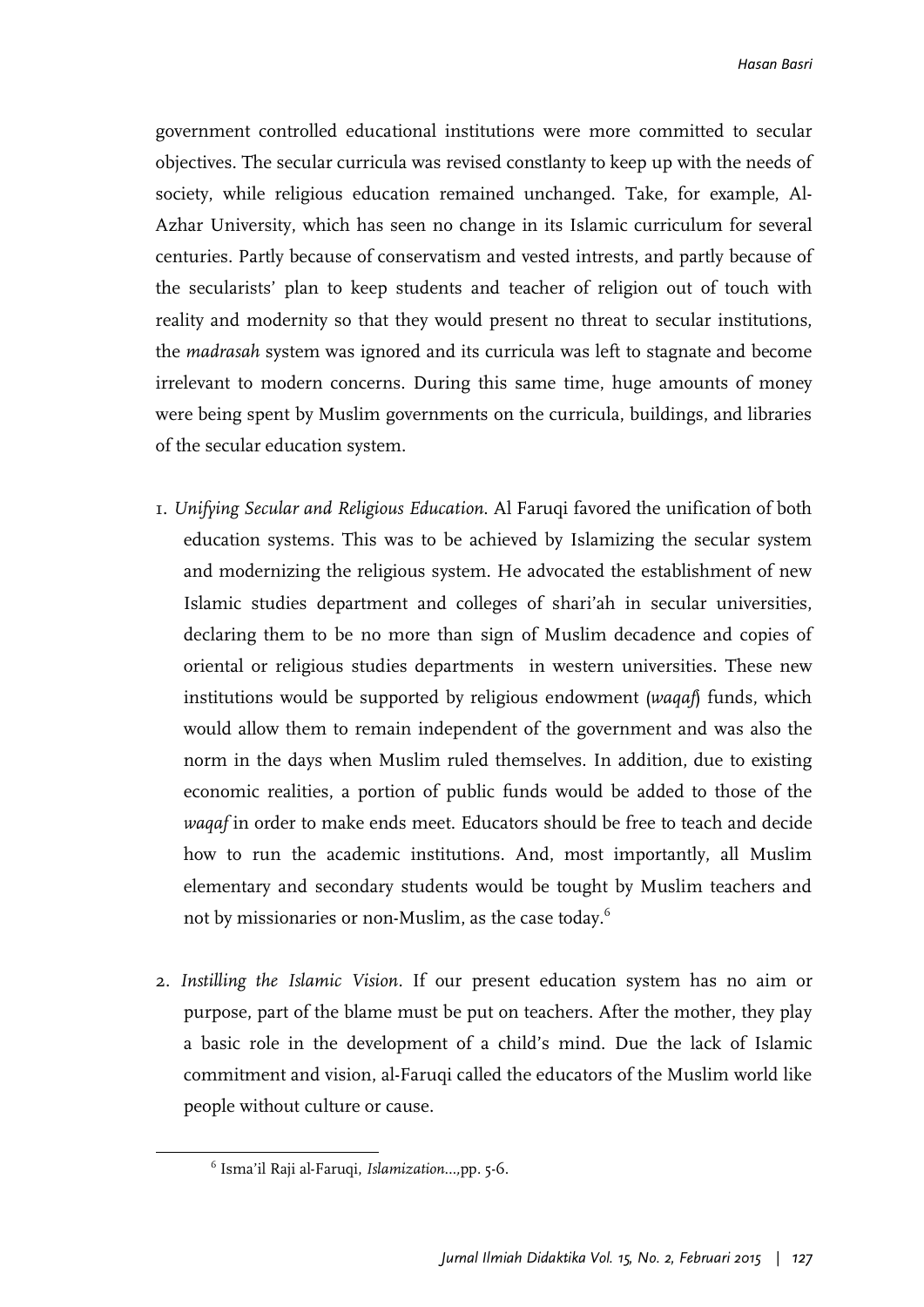Knowledge is not neutral and, therefore, those who possess it cannot be neutral. There can be no genuine search for knowledge whithout spirit. It is precisely this spirit that cannot be copied. University buildings and offices, libraries and laboratories, classrooms and auditoria have little value if there is no underlying vision to guide them. Al Faruqi said that it is the vision, the commitment of the western scholar, that has given life to the university. Although the Muslim world's universities lack many of the material facilities of their western counterparts, the main obstacle of not material but rather the Muslim educator's lack of vision. They have neither the vision of Islam nor that of the West. Using old textbooks, they have neither the time nor the need to equip themselves or broaden their knowledge so that they can be on the same levels their western counterparts. Their students are even less qualified and motivated. Over time, Muslim standards of education decline and the western education available in its institutions becomes a caricature of its western prototype.7

 The greatest calamity of the Muslim world is the existence of so many teachers without any Islamic vision. A Muslim student who enters a college or a university has no accurate knowledge of Islam. Whatever he has learned at home or school has given an emotional, as opposed to a correct intellectual or ideological, atachment to Islam. These sentiments and emotions are shipwrecked when confronted with the ideas, facts, and the objectives judgment of science he faces with in modern disciplines. Unable to defend himself and whithout a vision, he will most likely graduate as a confirmed atheist, secularist, communist, or at least, with his view of the Islam having retreated into the realm of personal, subjective, and sentimental attachment to family and people. $^8$ 

The first step should be endeavored to reform educational system in Aceh is Islamization of education itself. The development of education in Aceh, up to now, has no specific characteristics and no uniformity as well. This is caused by the influence of colonialism mainly during the Dutch occupation in Aceh. Previously, the educational system in Aceh was Islamic based. Looking at this phenomenon, it is nice to take efforts to return the educational system to be as it was. In connection

-

<sup>7</sup> Vide, Muhammad Shafiq, *The Growth of Islamic Thought in North America: Focus on Isma'il Raji al-Faruqi,* Brentwood, Maryland, USA: Amana Publications, 1994, p. 96.

<sup>8</sup> Isma'il Raji al-Faruqi, *Islamization…,* p. 8.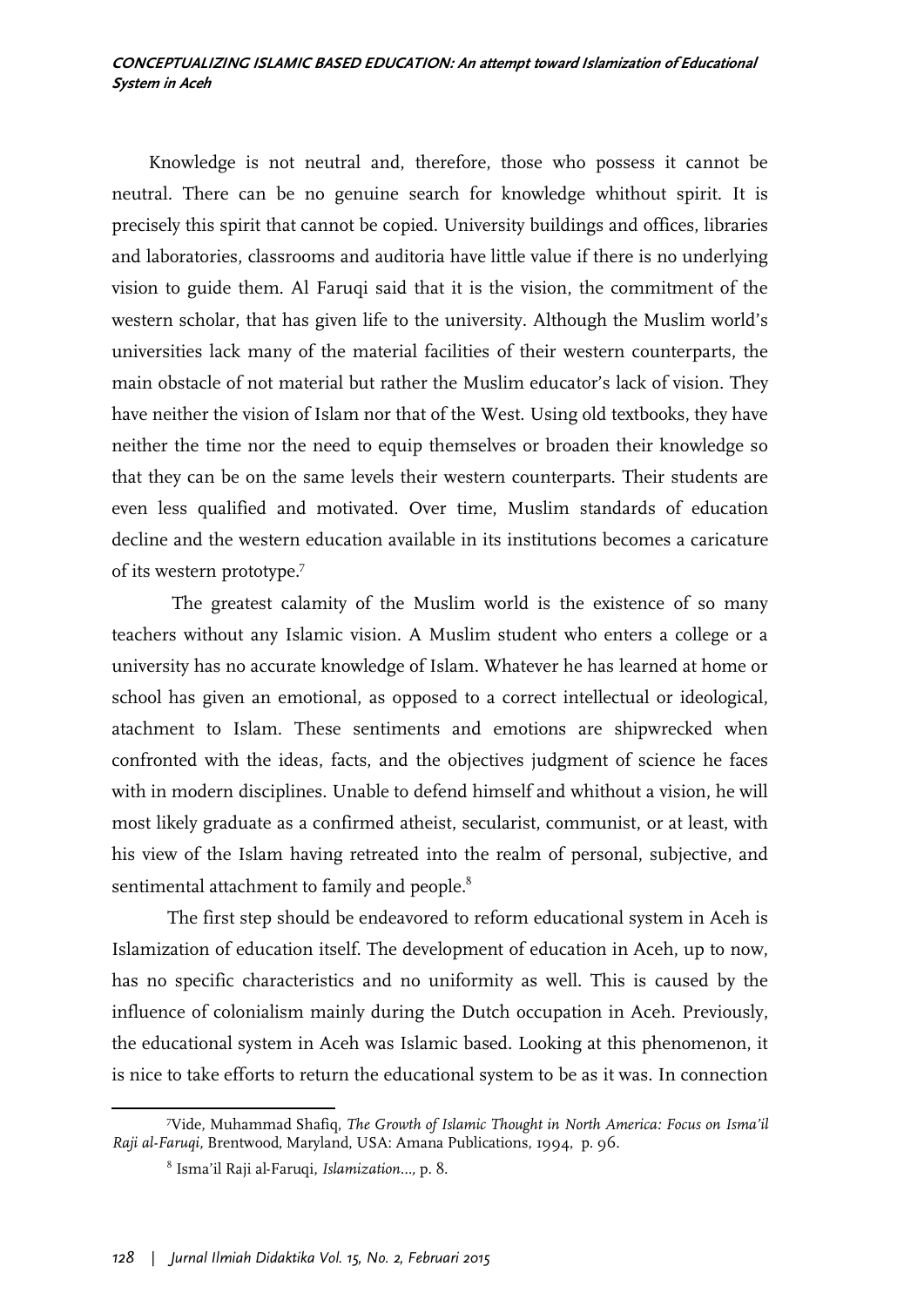with this context, Syed Muhammad Naquib al-Attas asserts, "Islamization is the liberation of man first from magical, mythological, animistic, national-cultural tradition, and then from secular control over this reason and his language.<sup>9</sup> By freeing oneself from what is magical and secular, one develops a proper selfunderstanding towards knowledge. In the eyes of al-Attas, knowledge is the discipline of body, mind, and soul; the discipline that assures the recognition and acknowledgement of one's proper place in relation to one's physical, intellectual and spiritual capacities and potentials. To him, recognation and acknowledgement of the right and proper place, station and condition of life, and to self-discipline in positive and willing participation in enacting one's role in accordance with that recognation and acknowledgement, its actualization in one and in society as a whole reflects the condition of justice, which is as a reflection of wisdom.<sup>10</sup>

Briefly, knowledge is very fundamental aspect in Islamic education through which the personality of students can be actualized. In addition, the Qur'an again and again mentions the importance of knowledge in the life of Muslim. The Prophet Muhammad, even, states that one of criteria of iman is good behavior. This value is almost loss in education system today. We need moral value in running education and there is a firm system in applying it in reality. The teachers should be responsible for character building of human being so that there is no violance and brutality in social life. Since the values of morality tend to degrade, it is indispensable to reactualize in order to be remembered and comprehended by people in modern age. We expect it will come true some day when many people disregard the significance of morality in every field of life.

In essence, Islamization of language and thought oght to constitute the guiding principle of those who want to interpret the primary sources of Islamic education. This means that interpretation does not merely reside with those who have made a dispassionate study of the primary sources. It is in this sense the teachings of the Qur'an must be reinterpreted in accordance with the development of time; and even be suitable with the need of human life. That is why, the scope of Islamic teaching comprises all aspects of life: econimic, ploitical, and social life; not only in relation between human and Allah. In this context, Islam has put the

 $\overline{a}$ 

<sup>9</sup> Syed Muhammad Naquib al-Attas, *Islam, Secularism and the Philosophy of the Future,*  London: Mansell Publishing Limited, 1985, p. 173.

<sup>10</sup>Syed Muhammad Naquib al-Attas, *Islam…,* p. 22.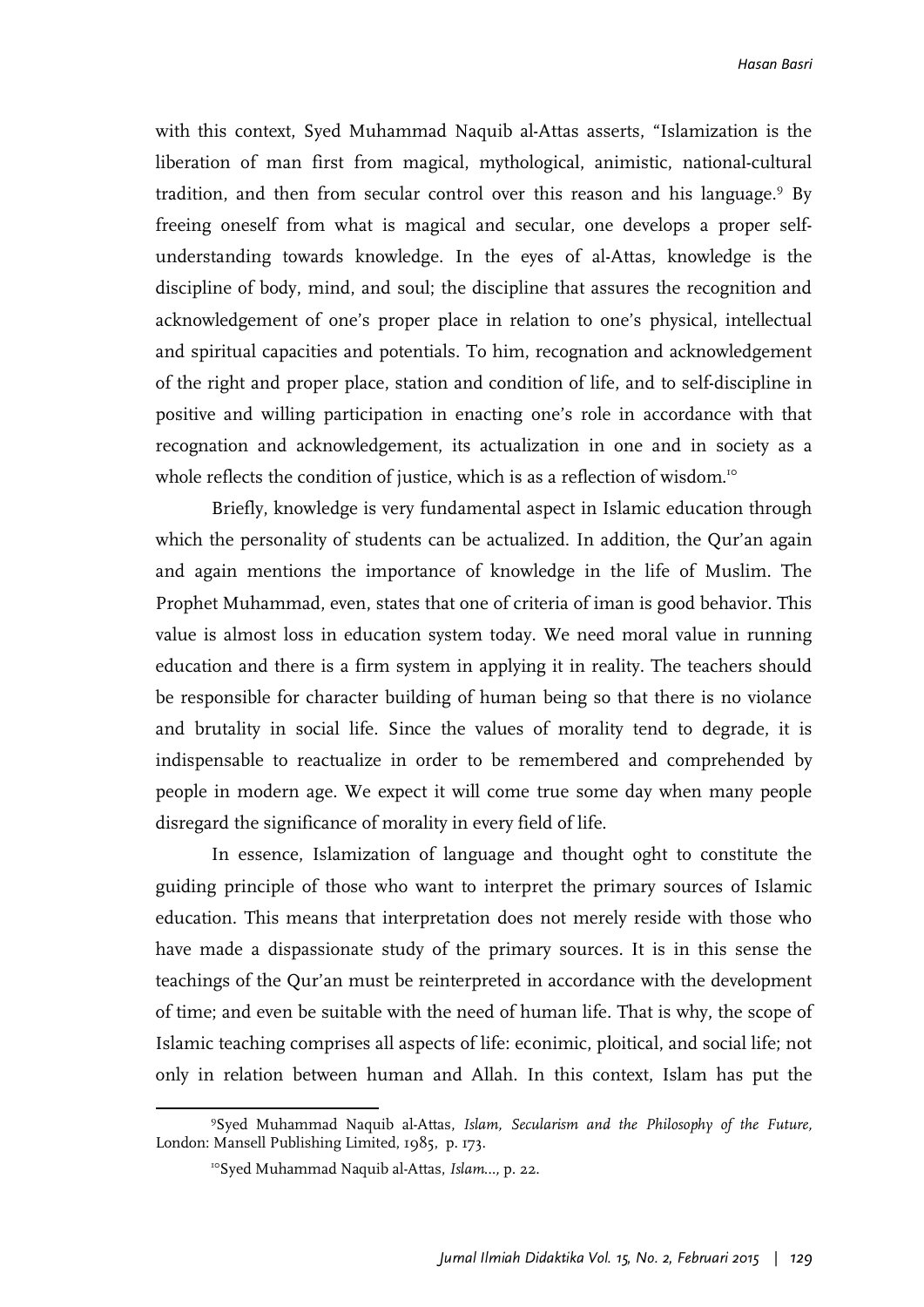universal basis of knowledge. In other words, there is no dichotomy of knowledge in Islam at all. This contradicts to the common opinion emerging among common people such as religious and secular knowledges in academic approach.

However, a new foundation of first principles, which are in harmony with the universalism of Islam, must be established. In addition, a new axiology based on the guiding principles of Islamic values and goals must be adopted. To get this process started, Isma'il Raji al-Faruqi suggested that the following interdependent steps be taken simultaneously, Islamizing the educational institutions by uniting the two system of education, i.e. religious and secular, instilling the Islamic vision in the teachers through training the in Islamic concepts and principles, and Islamizing the curricula by providing Islamically correct textbooks.<sup>11</sup>

In this sense, al-Faruqi did not consider carefully about the development and the change of time in which the Islamic education faces such a change. Thus, inevitably Islamic education should be run by adapting its substance to situation and condition. The issues of human rigths, democracy, modernization, globalization, the progress of sience and technology, communication technology, freedom of women, and pluralism should be put into consideration as policy of Islamic education. Accordingly, the Islamic educational system does not leave behind; it can even be able to anticipate and participate in variety of obstacles in the future. In this relevance, the Islamic education must take a participative approach in its system.

# **The Principles of Islamic Methodology**

Later on, al-Faruqi propounded some principles of Islamic methodology that can be applied in educational system. According to al-Faruqi, our educational system as well as our thinking process has been affected by modernization which yields the emergence of dualism. Al-Faruqi then advocated adoption of the following methodology: <sup>12</sup>

1. *The unity of Allah.* In Islamic thought, Allah is the first and ultimate cause and end of everything. To be Muslim is to have Allah constantly present in on's conciousness. To be Islamic means to do everything as He has directed

<sup>-</sup><sup>11</sup> See, Isma'il Raji al-Faruqi, *Islamization of Knowledge: General Principles and Workplan*, Herndon, VA: IIIT, 1982, p. 38.

<sup>12</sup> Isma'il Raji al-Faruqi, *Islamization…,*pp. 22-33.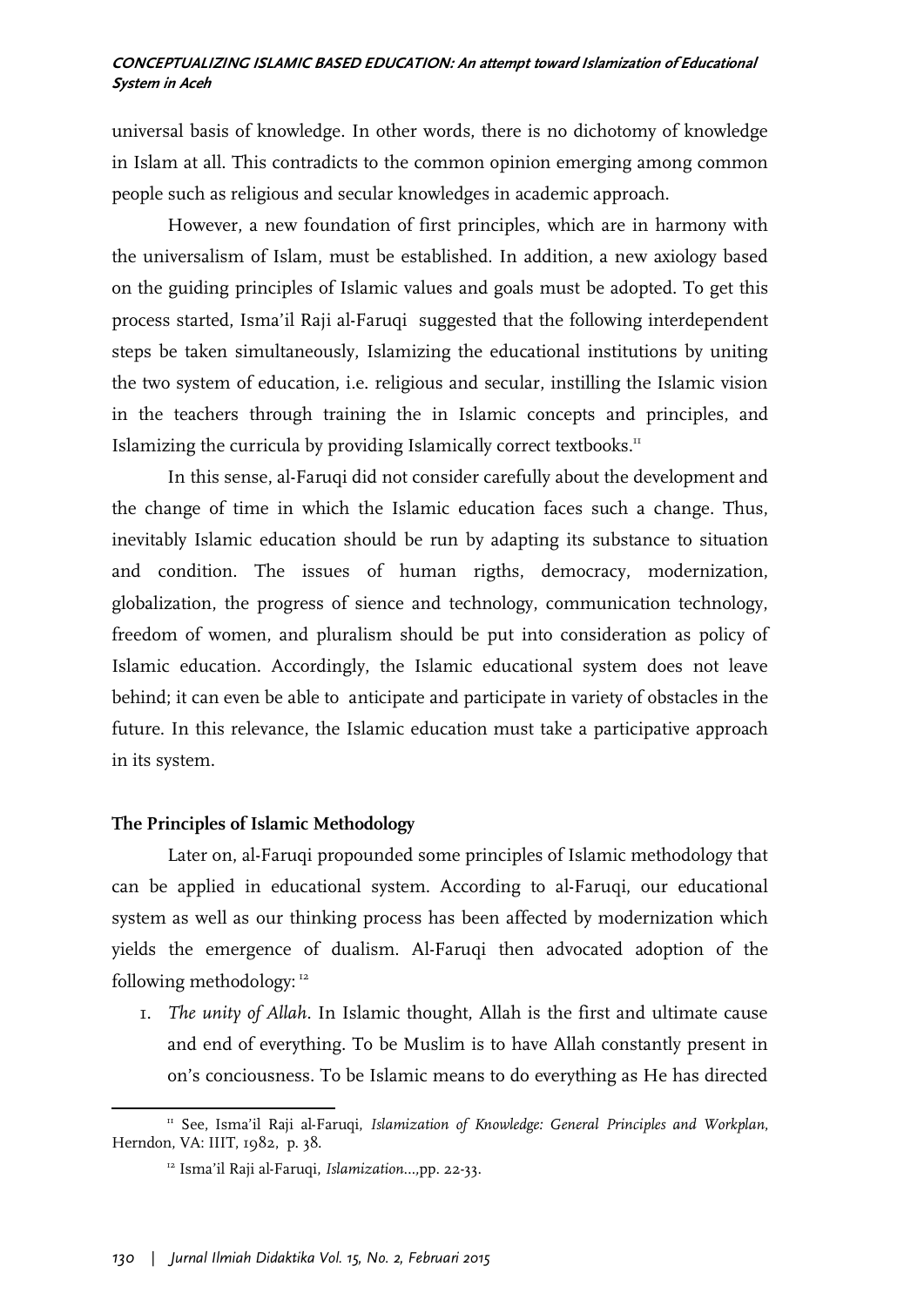and for His sake alone. Islamic knowledge recognizes that there is no being, truth, or value outside the chains and complexes of same in which Allah is the cause and the end, but immediate and ultimate. Furthermore, whatever is conceived, known, or evaluated outside of the divinely ordained nexus is nonexistent, false, value-free, or merely misrepresented as standing outside the nexus.

- 2. *The unity of creation*. The concept of the unity of Allah leads logically to unity of creation. Allah created everything and therefore His creation stands before Him as an integral whole fulfilling the cosmic order or the law of nature. This creation is not without purpose. The whole world system is irrelated and intelinked in such a way that it constitutes as single telic system that is vibrant, alive, and full of meaning at the same time. The Qur'an informs us many times that all of creation, which itself is Allah's gift to mankind, has been made subservient ti him and is for his enjoyment and comfort. Scientists are obligated to explore the treasures of Allah's creation and to use it for the benefit of mankind.
- 3. *The unity of truth and knowledge*. As for the theory of knowledge, the position of Islam can be best described as the unity of truth. This unity devolves from Allah's absolute unity and is convertible with it. As the truth (al-*Haqq*) is one of the names of Allah, al-Faruqi claimed that since Allah is one there can only be one truth. This logical equivalence of reason, truth and reality with the facts of revelation is the most critical principle that epistemology has ever known and is based on the principles underlying all Islamic knowledges:
	- a. The unity of truth prescribes that no claim on behalf of revelation may be made that runs counter to reality. The propositions that the revelation is supposed to teach must correspond with reality.
	- b. The unity of truth prescribes that no contradiction os variation between reason and revelation is ultimate. In one's investigation of nature, it is possible to make mistakes or fall under illusions. However, the unity of truth demands that the investigator econsider and reinvestigae the data, for the cause of discrepancy may well be in the findings of reason or in the understanding of the revelation.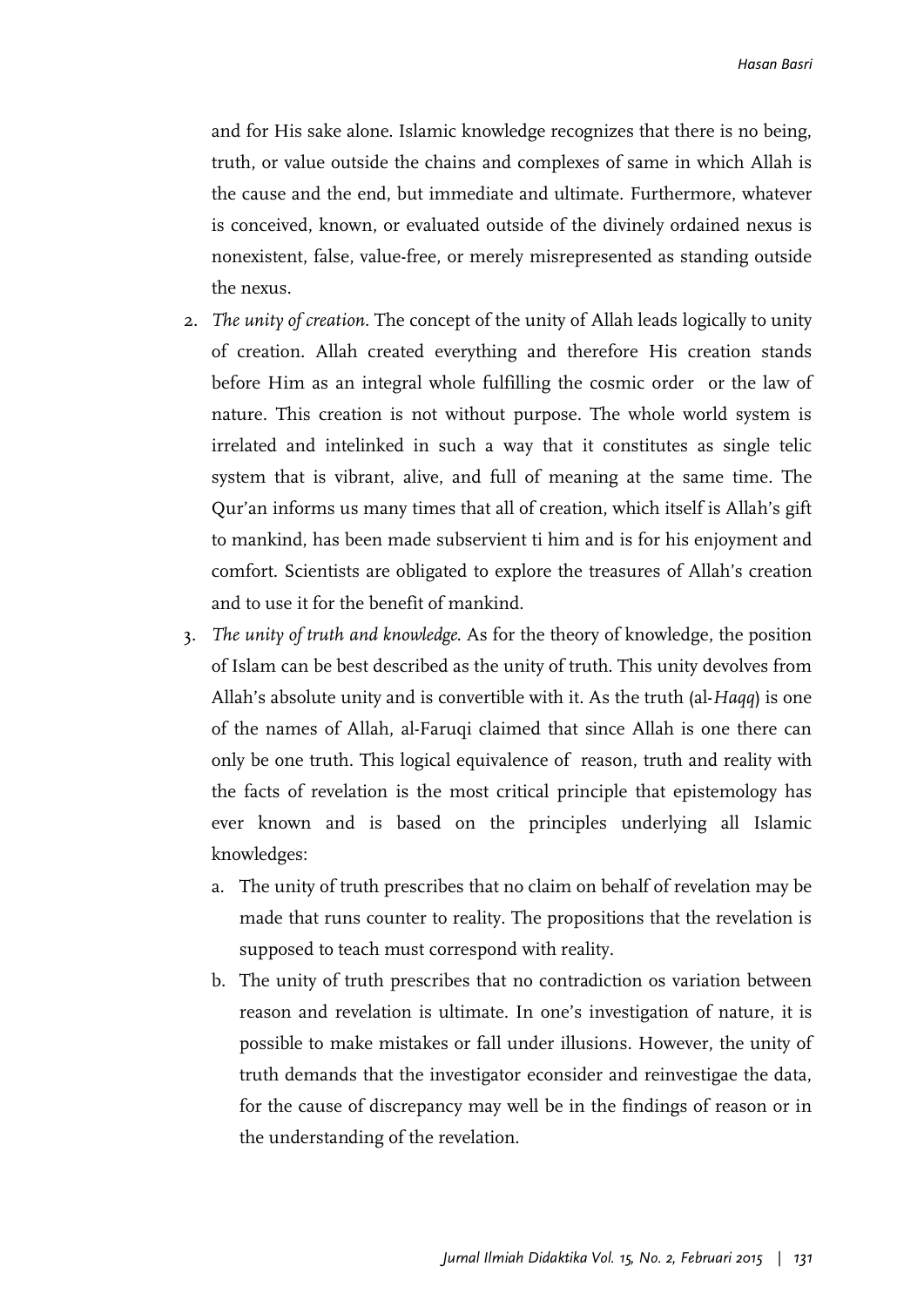c. The unity of truth prescribes that no inquiry into the nature of creation or any part of it may be considered as concluded. The patterns of Allah in creation are infinite. No matter how deeply we go, there is always tentative and retains its validity only until new evidence has questioned, refuted, or verified it. The highest wisdom and the most certain pronouncement must always be followed with the affirmation that "and Allah knows better." This statement indicates that mankind has no ultimate power to understand and reveal anytihing secret behind the universe.

*The unity of life*. This element consists of the following points:

- 1. *The Divine Trust.* The Qur'an informs mankind that the divine trust was offered to heavens, the earth, and all other parts of creation, but that only mankind accepted it. In recognition of this fact, Allah told the angles to prostrate before Adam, the first man.
- 2. *Khilafah*. Man's bearing of the divine trust resulted in his being appointed the vicegerent (*khalifah*) of Allah. Thus, he is now responsible for fulfilling the moral laws. The purpose of the divine trust and of the *khilafah* as well is to develop culture and civilization. That is why Islam has associated khilafah with the establishment of political order, economic welfare, peace and security throughout the world. Islam does not condemn life and history and therefore there is no division of religious and secular in Islam.
- 3. *Comprehensiveness*. The will of Islam to culture and civilization is comprehensive. Every element of an Islamic life must be made clear and convincing, as this is a prerequisite for the development of Islamic culture and civilization. The areas of social intercourse, travel, transportation, recreation, the audio and visual arts, mass communication are in great need of being made relevant in Islamic terms.

*The unity of humanity.* All humans are equal in Allah's eyes. The only element that distinguishes them from each other is their deeds, which are manifested in their moral virtue and cultural or civilizational achievements. Islam stands for universalism. It recognizes the division of people into tribes and nations for purpose of identity alone, just like present-day passports or identity cards,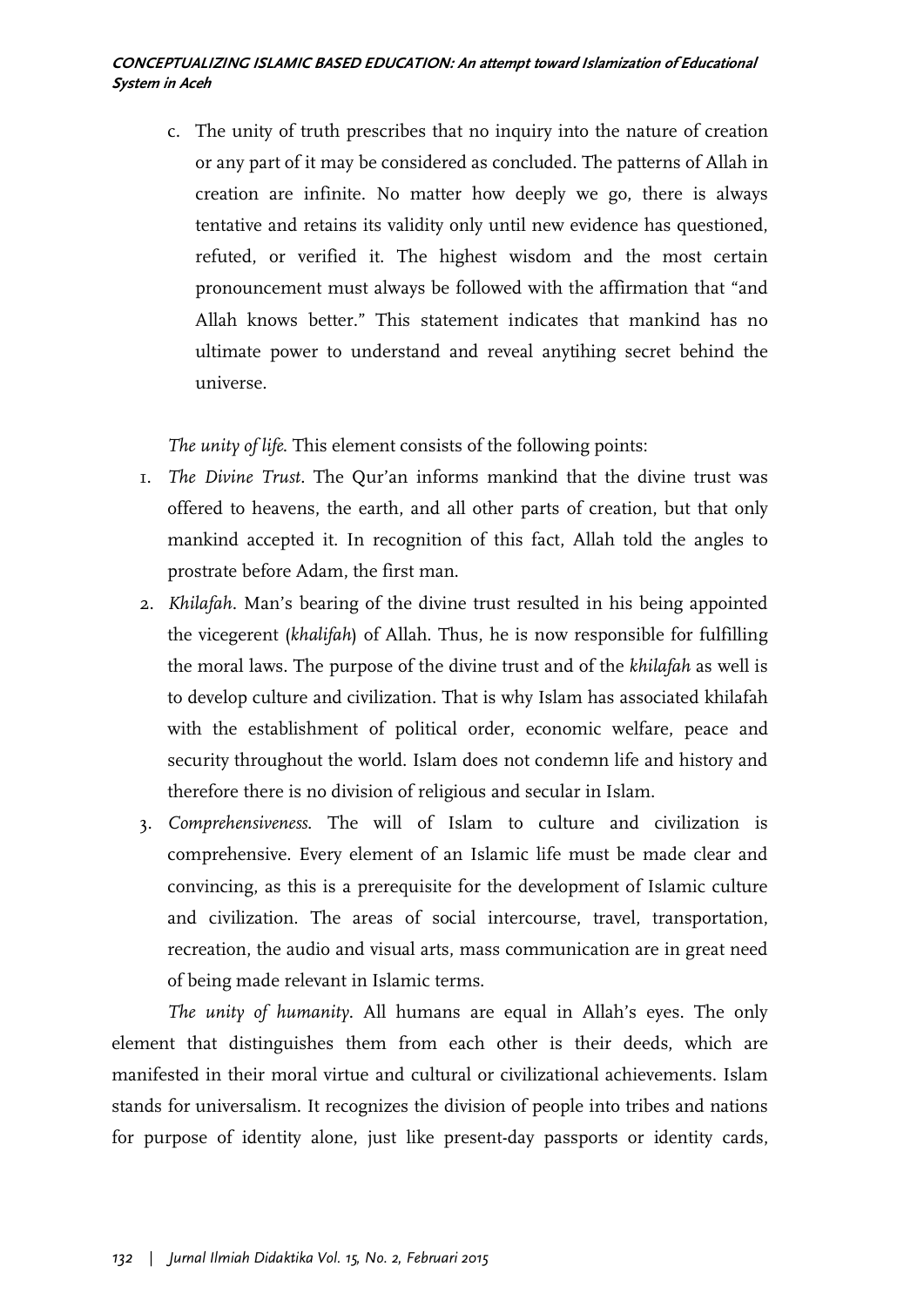according to al-Faruqi. He viewed ethnocenrism as equal to polytheism and a Muslim nationalist as a hypocrite or a non-Muslim pretending to be a Muslim.

In connection with the above mentioned case, according to al-Attas, our present general dilemma is caused by: first, confusion and error in knowledge; later on, loss of *adab* within the community; eventually, the rise of leaders who are not qualified for valid leadership of Muslim community, who do not possess the high moral, intellectual, and spiritual standards required for Islamic leadership. All these roots of our general dillema are interdependent and operate in a vicious circle.13 In fact, deislamization is the infusion of alien concepts into the minds of Muslims, where they remain and influence thought and reasoning.

# **Islamic Values in Education**

Enhancing the quality of education, especially in Aceh, needs deep analysis due to education will continuously develop. That is why it is urgent to interleave the Islamic values in educational system comprehensively. The values encompass spiritual, intellectual, social, individual, economic, political, modernity, and international peace and understanding.14 In context of spirituality, the objective of Islamic education is to develop and cultivate an awareness of the integrated nature of Islamic *weltanschauung*, the respective position and relationship of its various components to one another. Concerning intellectuality having knowledge of facts, principles, and theories of various scientific, historical, socio-anthropological, psychological and religious fields and interpret and synthesize them within the unitary world-view of Islam.

The social value will ensure the continuation of social institutions and spirit, such as the establishment of a strong family unit, socio-economic justice, promotion of educational, moral and spiritual development of the community, the practice of consultation (*musyawarah*), and other skills. In this case, education is concerned with developing the unique characteristics of human being so that he will be able to adapt to the standards of the society that shares with him the very

<sup>13</sup> Syed Muhammad Naquib al-Attas, *The Concept of Education in Islam*, Kuala Lumpur: ISTAC, 1999, pp. 33-34.

<sup>14</sup> Wan Mohd Nor Wan Daud, *The Concept of Knowledge in Islam*, London and New York: Mansell, 1989, pp. 99-102.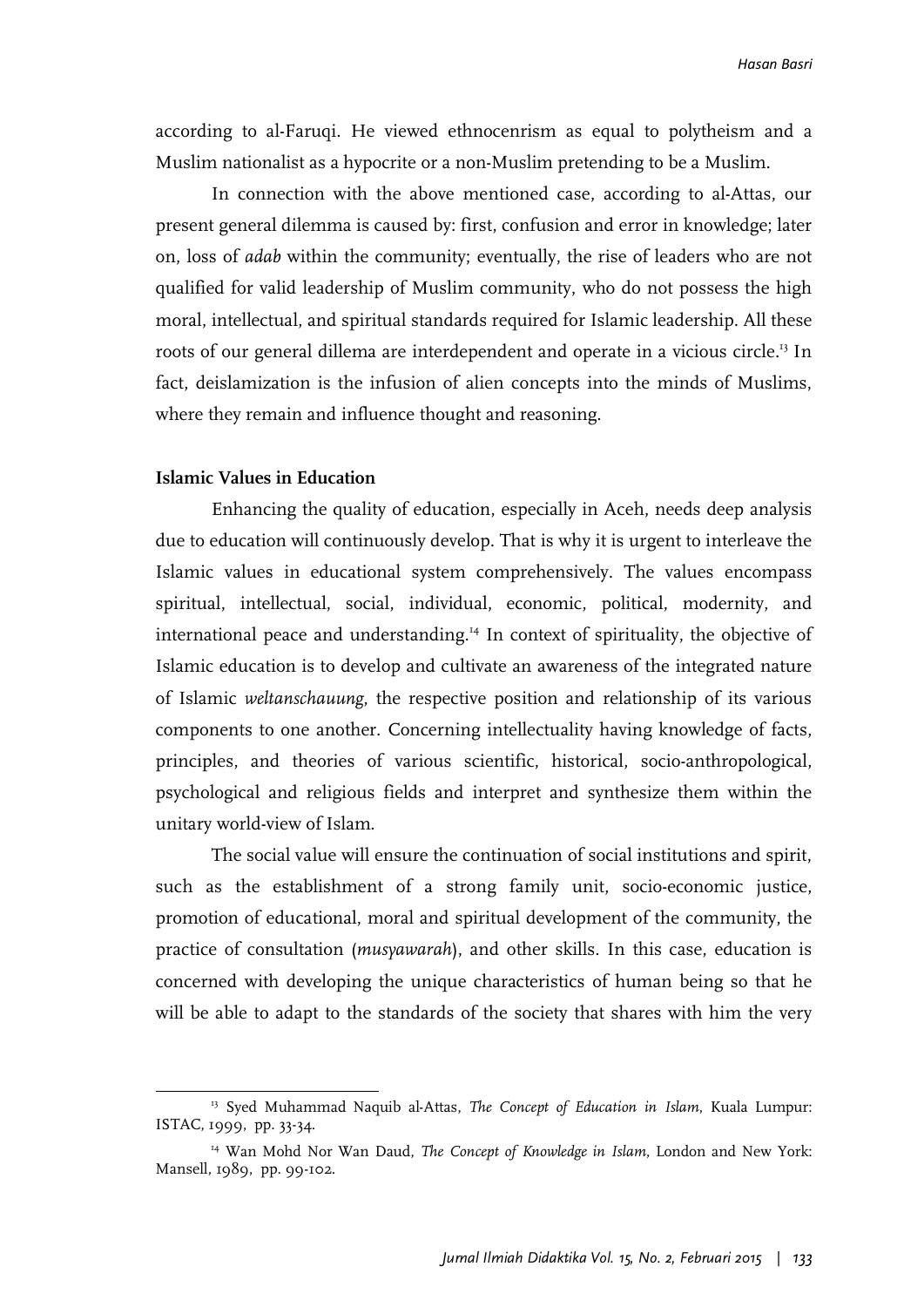same ideals. Such harmony is the first characteristic of Islamic educational aims.<sup>15</sup> As to political value, it will develop in the individual understanding ang acceptance of democratic ideas under constitution, commitment and responsibility. Next, modernity can develop the individual a positive attitude towards scientific enquiry and technical process and progress, self-reliance, desire and capability for life-long education to enable someone to initiate and adapt to cahnges compatible with the cultural and ethical values and aspirations of the nation. Lastly, promoting international peace and understanding in the individual through the study of other nations from geographical, historical, sociological, economic and political perspectives. Besides, understanding and appreciation of international effort toward peace and cooperation.

#### **CONCLUSION**

**.** 

Education is a process of instilling values into human beings progressively. As a result, education should include, at least, four main elements: *firstly*, process (system, method, content, curriculum, environment and ultimate goal); *secondly*, instilling values (Islamic values based on the Qur'an and hadits); *thirdly*, human being (education focuses its target on men and women, thus it can be conducted by everyone, everywhere, and whenever); and *fourthly*, progress (education must have a specific goal or objective; and must be progressive in following the change of time). It is time for Aceh to expand and implement a new and uniform educational system all over Aceh region as a response to acknowledgment of the Islamic law legally or constitutionally.

Nevertheless, uniformity of educational system into one system, to eliminate dichotomy tendency, secular and religious systems, to be the only one system of education, the Islamic education, at all levels of institutions, is the most important step to be taken into consideration. Islamic educational system can be applied effectively if there is strongly mutual support and cooperation among family, school, community, and government.

It is golden opportunity for Acehnese community to creat and enhance quality of education by instilling Islamic values, based on the Qur'an, sunna, and ijtihad in curricula at all levels of education. Since Aceh is admitted as a specific

<sup>&</sup>lt;sup>15</sup>See Yusuf Waghid, "Why a Theory of Islamic Education Cannot be Epistemologically "Neutral", in *Muslim Education Quarterly*, Vol. 13, No. 2, 1996, p.49.